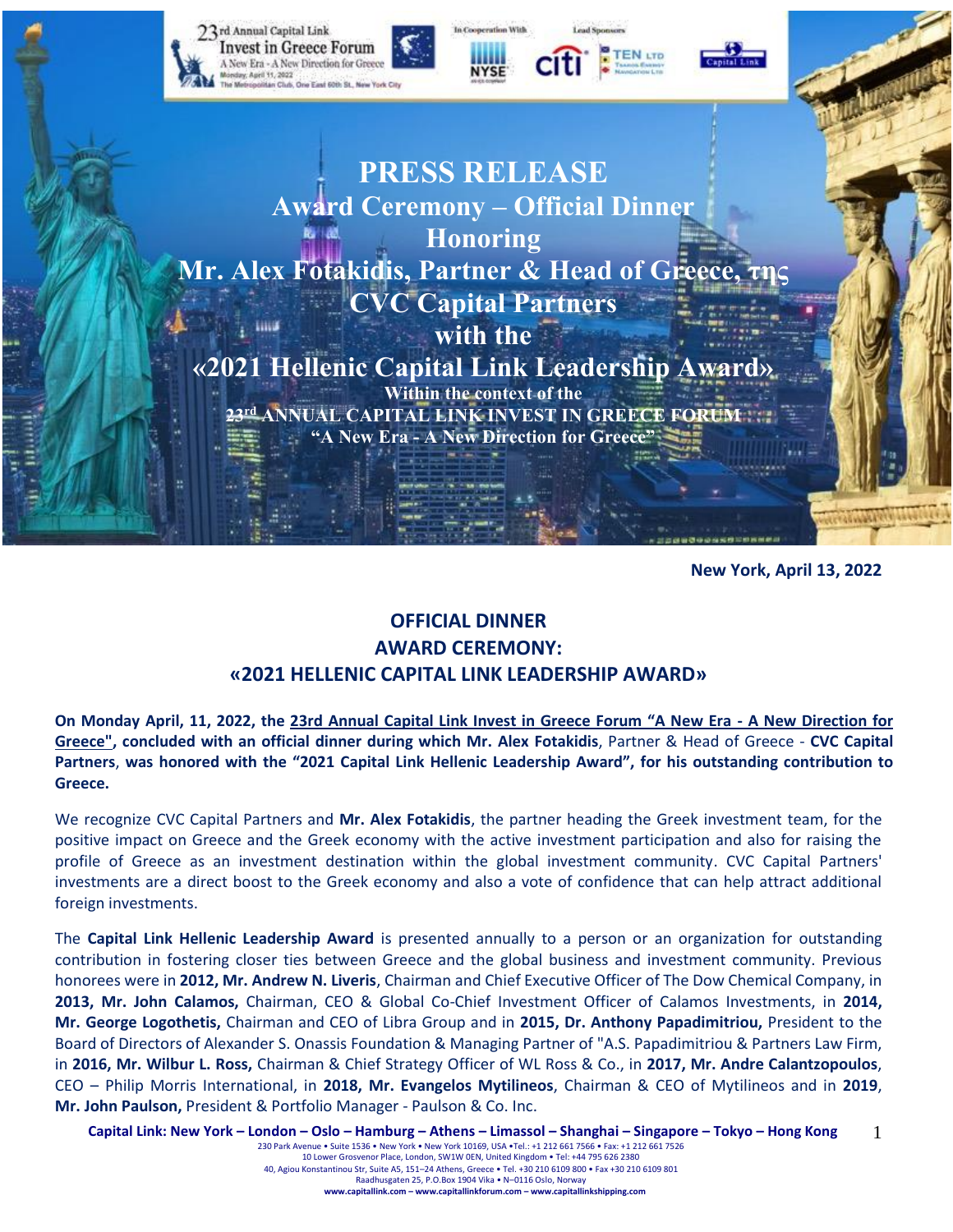**The dinner & Mr. Fotakidis award ceremony, were honored by the participation of:**

- **H.E. Christos Staikouras,** *Minister of Finance*
- **H.E. Adonis Georgiadis**, *Minister of Development & Investments*
- **Η.Ε. Nikos Papathanasis**, *Alternate Minister of Development & Investments Private Investments & PPPs*
- **H.E. Panos Tsakloglou**, *Deputy Minister of Labour & Social Affairs*
- **Mr. George Pitsilis**, *Governor of the Independent Authority for Public Revenue (IAPR)*, ex *President of the Intra-European Organisation of Tax Administrations (IOTA)*
- **Mr. Gregory D. Dimitriadis**, *CEO & Member of the Board of Directors Hellenic Corporation of Assets and Participations* (HCAP)
- **Mr. Dimitris Politis**, *CEO* Hellenic Republic Asset Development Fund (HRAF)
- **H.E. Alexandra Papadopoulou**, *Ambassador of Greece to the United States*
- **H.E. Maria Theofili,** *Ambassador Extraordinary and Plenipotentiary, Permanent Representative of Greece to the United Nations*

#### **US GOVERNEMENT OFFICIALS**

- **Mrs. Maria Olson,** *Office Director-Office of Southern European Affairs-* **Bureau of European and Eurasian Affairs - U.S. DEPARTMENT OF STATE**
- **H.E. George J. Tsunis,** *Ambassador-Designate o***f the United States to Greece**

**Mr. Nicolas Bornozis**, made **introductory remarks**. He welcomed and thanked all speakers for participating in the Forum, that had just concluded prior to the official award dinner ceremony, and welcomed the new ambassadors of the US in Greece, **Mr. George J. Tsunis,** *Ambassador-Designate of* **the United States to Greece** and **Mrs. Maria Olson,** *Office Director-Office of Southern European Affairs-* **Bureau of European and Eurasian Affairs - U.S. DEPARTMENT OF STATE. Mr. Bornozis** also welcomed and thanked **Mrs. Alexandra Papadopoulou**, *Ambassador of Greece to the United States,*  and the **Greek Ministers**, **Mr. Christos Staikouras,** *Minister of Finance,* **Mr. Adonis Georgiadis**, *Minister of Development & Investments,* **Mr. Nikos Papathanasis,** *Alternate Minister of Development & Investments Private Investments & PPPs* and **Mr. Panos Tsakloglou**, *Deputy Minister of Labour & Social Affairs,* for sharing their great insight at the Forum.

## **H.E. Alexandra Papadopoulou, Ambassador of Greece to the United States**, made **Welcome Remarks**

**Mrs. Alexandra Papadopoulou** in her welcome remarks she stated: "The United States and Greece enjoy a long-standing close bilateral relationship, both in the political/security and economic fields. Greece, a stable democracy, an EU and NATO member state and a strong advocate of human rights and the rule of law, has been a steady and reliable partner for the United States, sharing common values and strategic goals. In particular in Southeastern Europe and Eastern Mediterranean, Greece and the US are jointly working for regional security and stability, in close cooperation with Cyprus and Israel, also in the context of the 3+1 scheme. The Greece-US Strategic Dialogue, the 3rd round of which was recently concluded (10/2021), has paved the way for even closer collaboration in innovation, start-ups, energy, information technology, tourism and infrastructure, while the two countries also cooperate in joint investments mainly in the fields of energy and infrastructure. The recent update of the bilateral Mutual Defense Cooperation Agreement reflects our long-term and deepening strategic partnership, while the new bilateral Science & Technology Agreement further expands Greece-US cooperation in new and promising fields.

Although Greece experienced a steep recession of 9% during the pandemic crisis in 2020, due to the significant decline in economic activity and especially in tourism revenues, we had a strong recovery in 2021, estimated at 8,5% by the European Commission in its "Winter 2022 Economic Forecast" (issued in February 2022), also projecting economic growth 4,9% for 2022 and 3,5% for 2023; that is, growth rates comparatively among the highest in developed countries.

The recovery in 2021 and 2022 is mainly attributed to increases in private consumption, investments and exports. Indicators related to the business climate, industrial production, manufacturing, building activity and, of course, tourist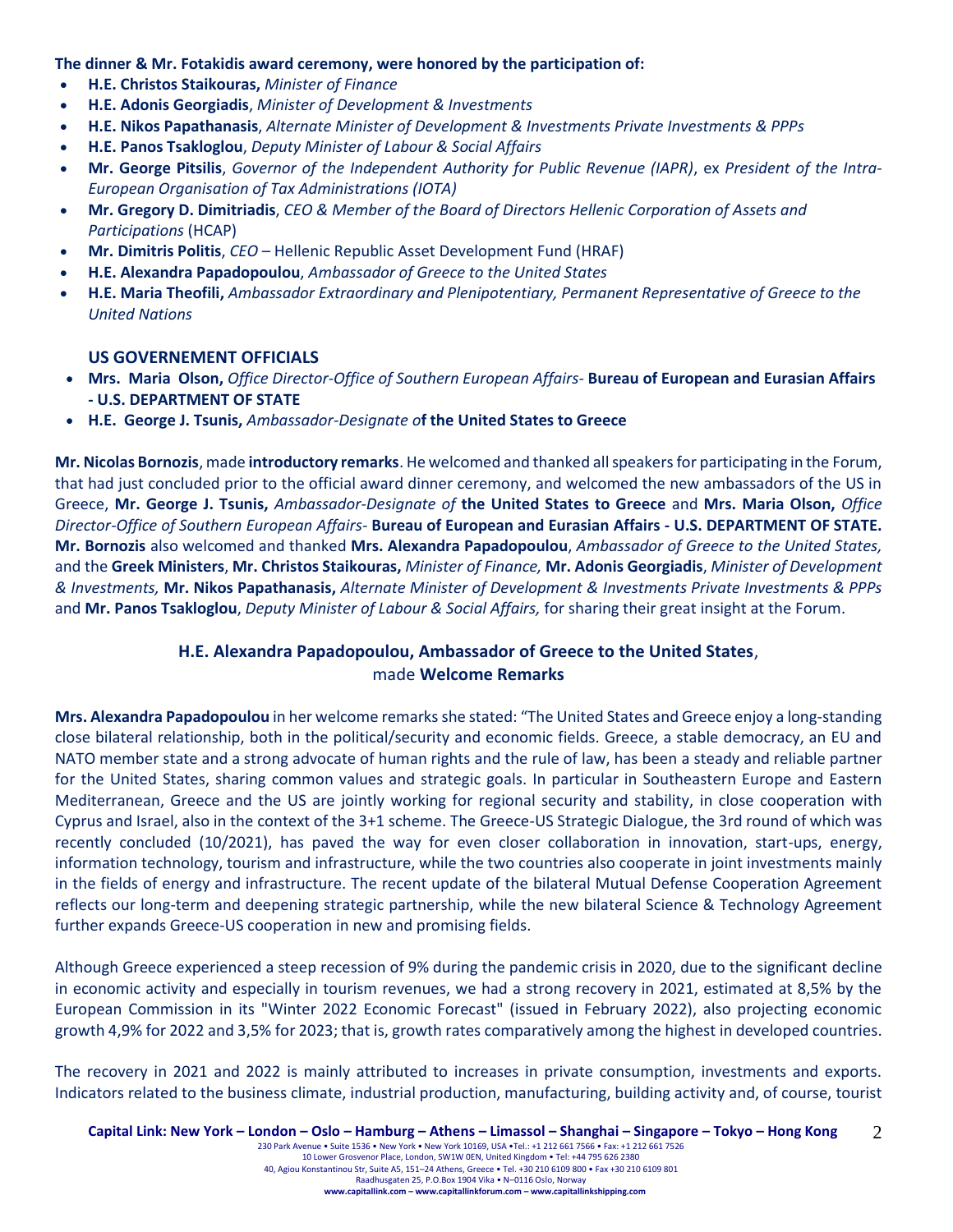arrivals also improved during 2021, following the gradual reduction of the economic consequences of the pandemic. Notably, in 2022 the Greek economy is expected to return to normal conditions, fully recovering the total annual GDP losses of 2020 by the fourth quarter of the year, with real GDP exceeding that of 2019 by 1,7%. The impact of the Ukrainian crisis is yet to be tailored in, though.

It should be noted that, both before and during the pandemic, the Greek economy enjoyed a high degree of confidence in the capital markets, and its resilience was widely acknowledged, as reflected in the Greek record low interest rates on bonds, sustaining a positive investment environment in Greece that led to credit rating upgrades both during 2020 and 2021.

Most importantly, the Government's current National Recovery & Resilience Plan significantly enhances the prospects of strong economic growth in Greece by utilizing the projected total of € 57 billion euros for reforms and investments (i.e. 32 billion from the EU Recovery Fund plus 25 billion from private and state investments), offering investors a host of opportunities in a number of different sectors, as in the context of the Digital Transformation and Green Transition that are key in the Government's agenda and currently underway in Greece. Utilizing available funds from its National Recovery & Resilience Plan and the New EU Cohesion Policy 2021-2027, Greece is ready for the transition to a new era that combines economic efficiency with social cohesion and justice.

As 2021 marked a bicentennial of Greece, the 200th anniversary from the creation of the modern Greek state, Greece is now again transforming, beyond economic recovery, by combining economic efficiency with innovation and digital transition, protection of the environment, social cohesion and justice. We are committed to addressing the climate crisis, investing 24 billion of European and national funds to support the Green Transition, thus accelerating the use of green energy. Greece 2.0., our National Recovery & Resilience Plan, is a plan for the future to lead the country's economy, institutions and society into a new era; towards a more extrovert, competitive and green economic model, underpinned by a more efficient, less bureaucratic, digitalized state, a growth-friendly tax system and a resilient and inclusive social safety net."

# **The Keynote Address was delivered by Mrs. Maria Olson, Office Director-Office of Southern European Affairs Bureau of European and Eurasian Affairs - U.S. DEPARTMENT OF STATE with the participation of the new Ambassador-Designate of the United States to Greece, Mr. George J. Tsunis, and the Ambassador Extraordinary and Plenipotentiary, Permanent Representative of Greece to the United Nations, Mrs. Maria Theofili**

The head of State Department's Southern European Affairs office, Mrs. Maria Olson, discussed the steps Greece has taken in recent years to join the "new era", which was also the main topic of this year's Capital Link Invest in Greece Forum. Mrs. Olson stated that, Greek-American relations are at the highest level of all times, and during this period that has begun more opportunities for further development exist.

In addition, Ms. Olson congratulated the Greek government for its strong leadership on the Ukraine war through its immediate political, defense, and humanitarian assistance. In light of the above, she stressed the importance of regional cooperation initiatives, such as the  $3 + 1$  scheme, in addressing the new challenges.

Putin's war underscores the importance of regional efforts that strengthen cooperation and regional stability, such as the 3 + 1 mechanism among the Republic of Cyprus, Greece and Israel, who share the US democratic values. Minister Blinken has reaffirmed US strong support for  $3 + 1$  many times in his calls and meetings with the leaders of these countries. "The United States support the efforts of Cyprus, Greece and Israel in establishing multilateral dialogues that will enhance cooperation on energy and economic issues between our countries, and we are committed to deepening and further strengthening this cooperation."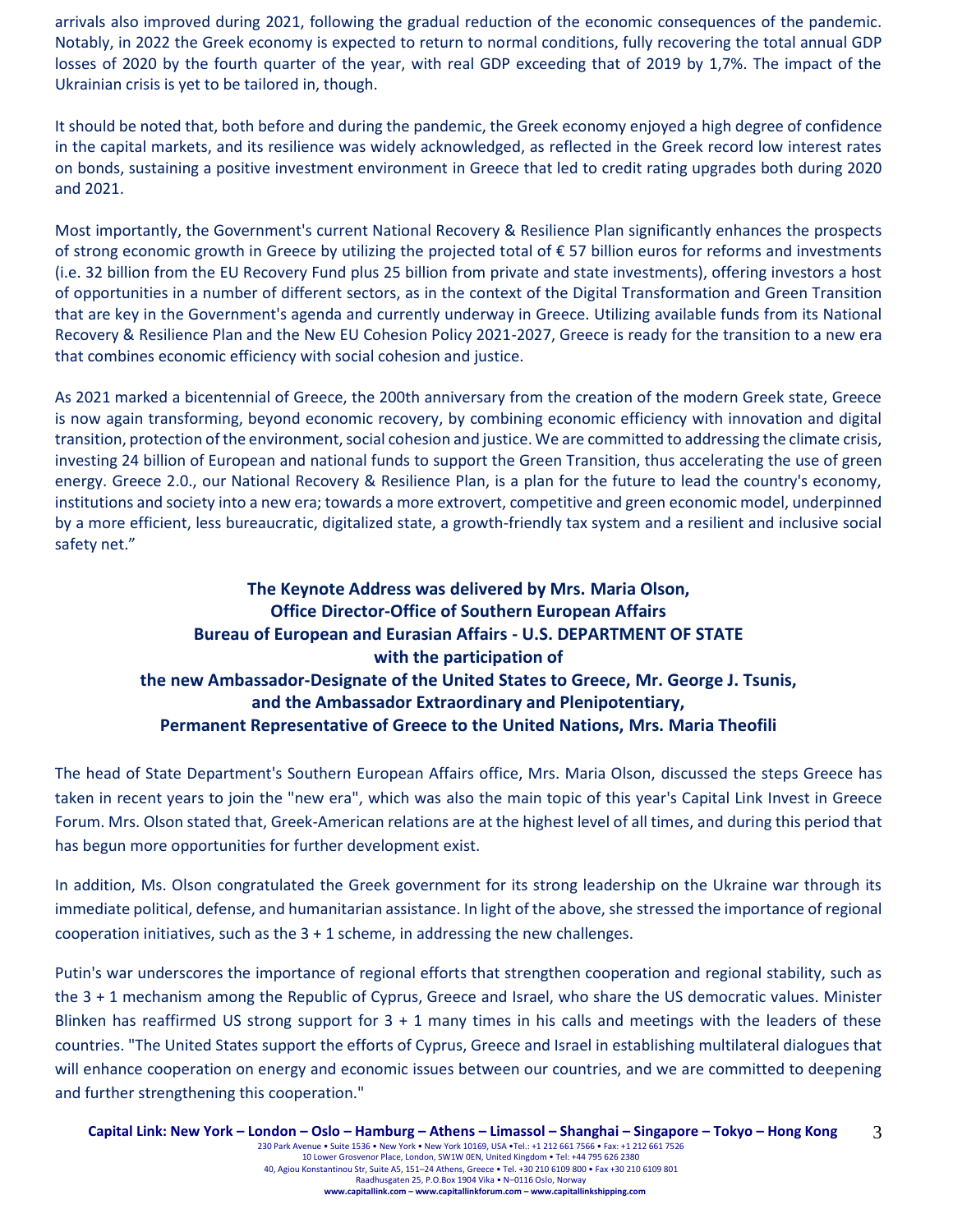Mrs. Olson said that she welcomes Greece's efforts for the transition to the new energy era. As she pointed out, the United States take a favorable view of "the ambitious and realistic objectives of Greece for the gradual abolition of lignite plants by 2028, the elimination of carbon emissions of its huge maritime sector and the launch of its initiative for the green island."

At that point, Mrs. Olson highlighted the importance of energy security and diversification, as these are two key drivers of the US energy policy. In this context, Mrs. Olson stressed that Washington sees Greece as an invaluable partner in these key areas. "Today, the United States account for almost half of Greece's LNG imports. Greece will have increased energy options after the completion of the Floating Storage Regasification Unit (FSRU) in Alexandroupolis, which is expected to be put into service in 2023", Mrs. Olson concluded.

#### **AWARD CEREMONY**

**Mr. Nicolas Bornozis**, thanked **Mr. Alex Fotakidis,** Partner & Head of Greece - **CVC Capital Partners**, **for his outstanding contribution through CVC investment portfolio, and for the positive impact on Greece and the Greek economy but also for being a pole for attraction of foreign investments.**

**Mr. Panayotis Bernitsas**, Managing Partner - **Bernitsas Law** delivered Opening Remarks.

**Mr. Bernitsas** stated: "I have had the privilege of working with **Alex Fotakidis** for several years now, during which time I have come to know and value him as a firm believer in the capabilities of the Greek people and the potential of the country's economy. My partners and I have worked with Alex while he has led the significant and ambitious investments which CVC has made in Greece. He has always been a calm, confident leader, a steady pilot who knows how to navigate a storm as if he is sailing through the calmest of seas. "

Mr. Bernitsas mentioned that Alex Fotakidis is one of the few true deal makers in the Greek market, a highly skilled negotiator, always one step ahead of the game, ready to rise to any challenge and the first to bridge differences.

"He has gained my immeasurable respect", he stated, " in the way he represents CVC to institutions such as the Bank of Greece, the Competition Authorities and our counterparts, guiding developments with his steady, common-sense approach."

Mr. Bernitsas emphasized that he has no doubt that Alex's commitment, adaptability and drive have been the catalyst to the success of CVC's investments in Greece.

"Regardless of the roadblocks we encounter, the long hours and endless talks, he remains positive and unruffled. Alex Fotakidis is a remarkable professional, but also a remarkable person. He is a steadfast proponent of Greece, committed to his country's welfare and development through responsible and meaningful investment", he added.

Mr. Bernitsas closed his speech by stating: "His enthusiasm for the next big project is infectious and I look forward to many adventures together in the future."

During his **introductory speech** in the lead up to the presentation of the **"2021 Capital Link Hellenic Leadership Award"**, **Mr. Georgios Papadimitriou**, *Partner at* **EY** in **Greece** and **EY** *Central, Eastern and Southeastern Europe & Central Asia (CESA) Accounts Leader*, referring to the recipient of the award, **Mr. Alex Fotakidis**, Partner and Head of Greece, CVC Capital Partners, observed that he is a man who could always see opportunities where others would believe otherwise, adding that he "has given one of the most resounding votes of confidence in the Greek economy and its prospects", over the last few years, "doing much to place Greece once again on the map as an investment destination". He also noted that, **Mr. Fotakidis** and CVC opted to invest in Greece, for the first time, in 2016 – at a time that this was not the most obvious thing to do – paving the way for what came since. Mr. Papadimitriou went on to present some findings from EY's, Attractiveness Survey Greece 2021, which confirm the attractiveness of the country as an investment destination. CVC's investments in Greece, according to Mr. Papadimitriou, give Greek companies the ability to unlock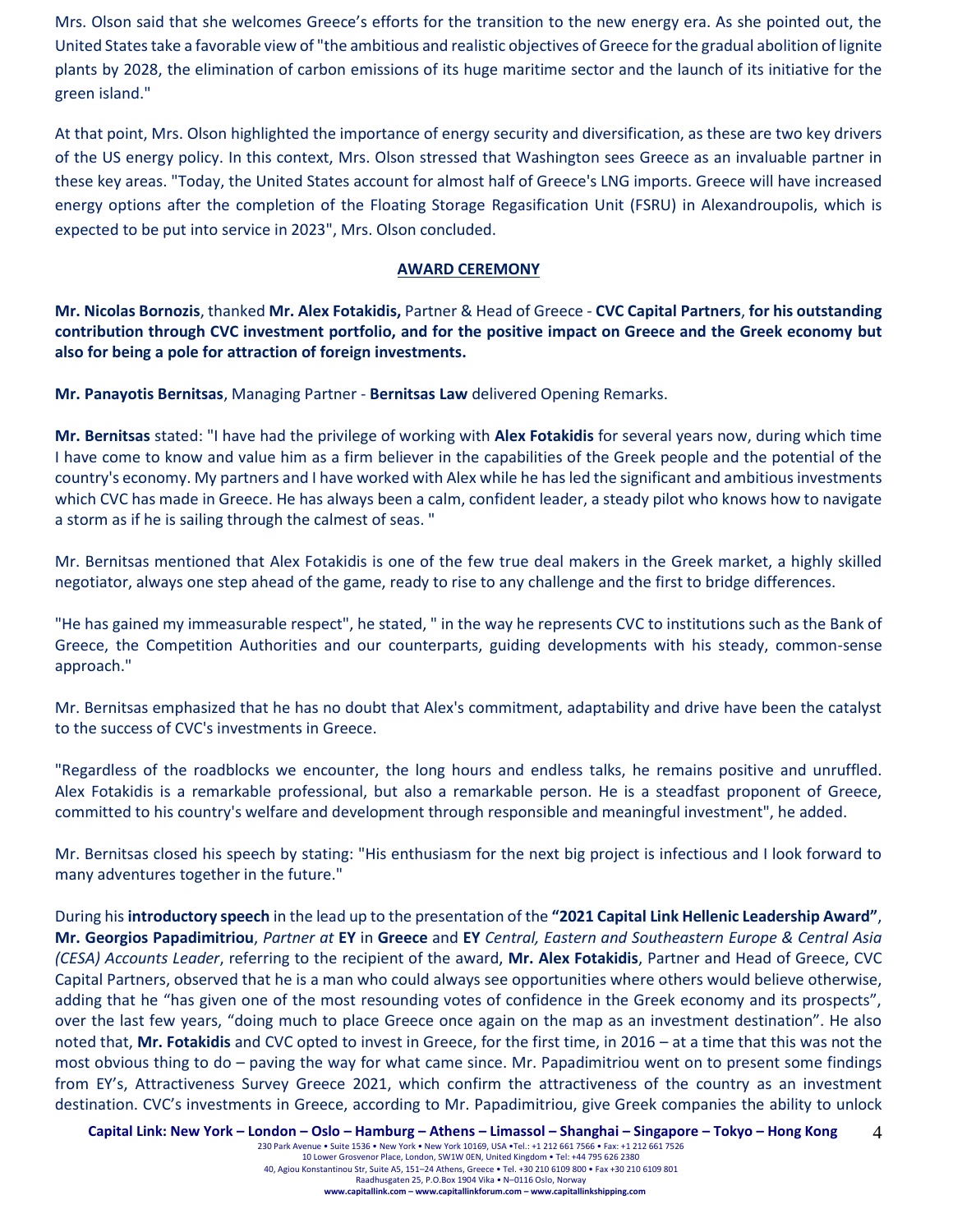their potential to become even better and stronger, something that is crucial for the country today, in order to transform its economy and compete in the global markets.

### **Mr. Alex Fotakidis, Partner & Head of Greece - CVC Capital Partners, made the following statement while receiving his award:**

**"Our mission at CVC is to help entrepreneurs and management teams build better businesses by investing in sustainable growth plans, supporting M&A and promoting a culture of continuous operational and ESG improvement. We are delighted to have been able to invest more than €1.5bn of equity in the last five years to support leading Greek businesses including Hellenic Healthcare Group, Skroutz, D-Marin, Vivartia, Dodoni Ethniki Insurance and PPC.**

**These are great companies run by excellent managers. Indeed, one of Greece's main competitive advantages is its human capital. Our country has a well-educated and entrepreneurial workforce, often with international experience and this provides a strong basis to create value and drive innovation.**

**After almost a decade of brain drain… we are now -firmly- in a phase of brain gain with many Greek professionals, myself included and some of you in this room, returning to Greece. At the same time, more and more multi-nationals are opening offices in Greece and expanding their operations which is further attracting talent. It is great to see PWC, Deloitte, E&Y, KPMG and Hill among others, doubling and tripling their workforces in Greece.** 

**However, we also have to accept there will be challenges and obstacles along the way, as we are experiencing right now with the war in Ukraine and all its knock-on effects.**

**As shareholders we always have a responsibility to protect our portfolio companies and help them come out of such crises healthier and stronger. So now is the time to really roll-up our sleeves and we're doing this on the ground in Greece, everyday.** 

**Greece is one of 25 countries globally where CVC has a local office and team, we have a long-term commitment to invest in the country and we will continue playing a positive role as a responsible investor supporting leading companies and their management teams to deliver on ambitious plans.**

**Going forward I think we also need some changes in mindset.**

**We need more women and more diversity in leadership, not only in business but generally.**

**We need less ego and more teamwork.**

**We need to listen. I am a better listener today than I was 5 years ago. In fact I listened to all the speakers and panelists today at the forum and learned a lot. We need to listen to our partners, our managers, our employees, customers, suppliers and the local communities around our businesses. Only this way can we make truly informed decisions with a long-lasting and hopefully positive impact.**

**I am incredibly grateful to be here today with friends and colleagues who share common goals and a common vision for our country and I promise to you that I will honour this award by continuing to work passionately and productively in Greece."**

**----------------------------------------------------------------------------------------------------------**

**The dinner was sponsored by ΕΥ.**

• **Dinner Video : [https://youtu.be/\\_s4juQCML9s](https://youtu.be/_s4juQCML9s)**